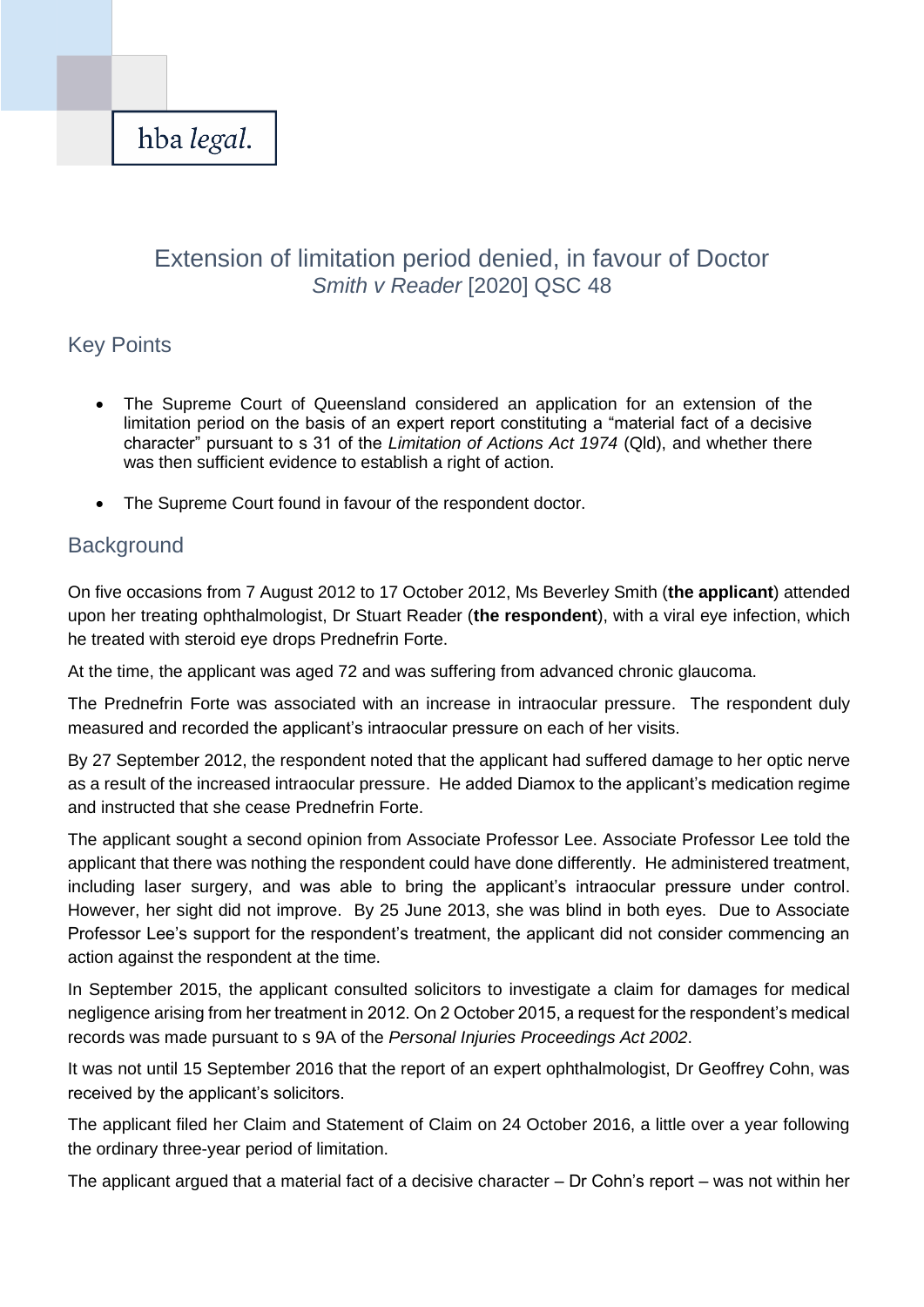

means of knowledge until 15 September 2016.

The respondent argued that: (1) the delay in commencing proceedings was inexplicable and unreasonable; (2) Dr Cohn's report was not "decisive"; and (3) Dr Cohn's report did not establish that the respondent's conduct had been negligent.

### **Conclusion**

Ryan J noted that, save for Dr Cohn's report, it could not be said that the applicant ought to have been aware that she had a *worthwhile* cause of action on the strength of her lay opinion. Further, despite the delay on her solicitor's part, the delay on the part of the applicant personally was not so unreasonable that she ought to have taken further steps to ascertain the material fact, such as, for example, seeking alternative legal counsel.

Her Honour did observe that there was no authority to which she was referred which dealt with whether an *equivocal* fact could be decisive. Nevertheless, her Honour was prepared to proceed without reaching a concluded view on the matter.

The report may have been capable of constituting a "material fact of a decisive character" which was not within the applicant's means of knowledge until 15 September 2016. However, her Honour was not satisfied that Dr Cohn's report, together with the applicant's other evidence, established a right of action in negligence.

Read as generously as possible for the applicant, Dr Cohn's report appeared to conclude that: Prednefrin Forte was mandatory (even with the associated risk for increased intraocular pressure in the presence of glaucoma); continuing Prednefrin Forte until 27 September 2012 was reasonable; it was appropriate to then try Diamox; the only available option to treat the applicant's intraocular pressure was surgical; and, had earlier referral been made to surgery, a better level of central vision *might* have been obtained.

Her Honour was not satisfied that Dr Cohn's report addressed causation adequately – that is, the difference made by other treatment to her blindness – and found therefore that the applicant's evidence did not provide a *prima facie* cause of action in negligence.

#### Lessons Learnt

The Supreme Court has shown a receptiveness to finding that medical expert reports are capable of constituting a "material fact of a decisive character" in cases of medical negligence to extend limitation periods beyond the ordinary three years (see, for example, the recent case of *Walker v Tucker* [2019] QSC 141).

That being said, the evidence which the applicant brings to bear ought be carefully examined to establish whether the prerequisites to an extension under s 31 of the *Limitation of Actions Act 1974* are made out, including whether the plaintiff applicant's experts are equivocal or silent in their opinions about the principal elements of an action in medical negligence.